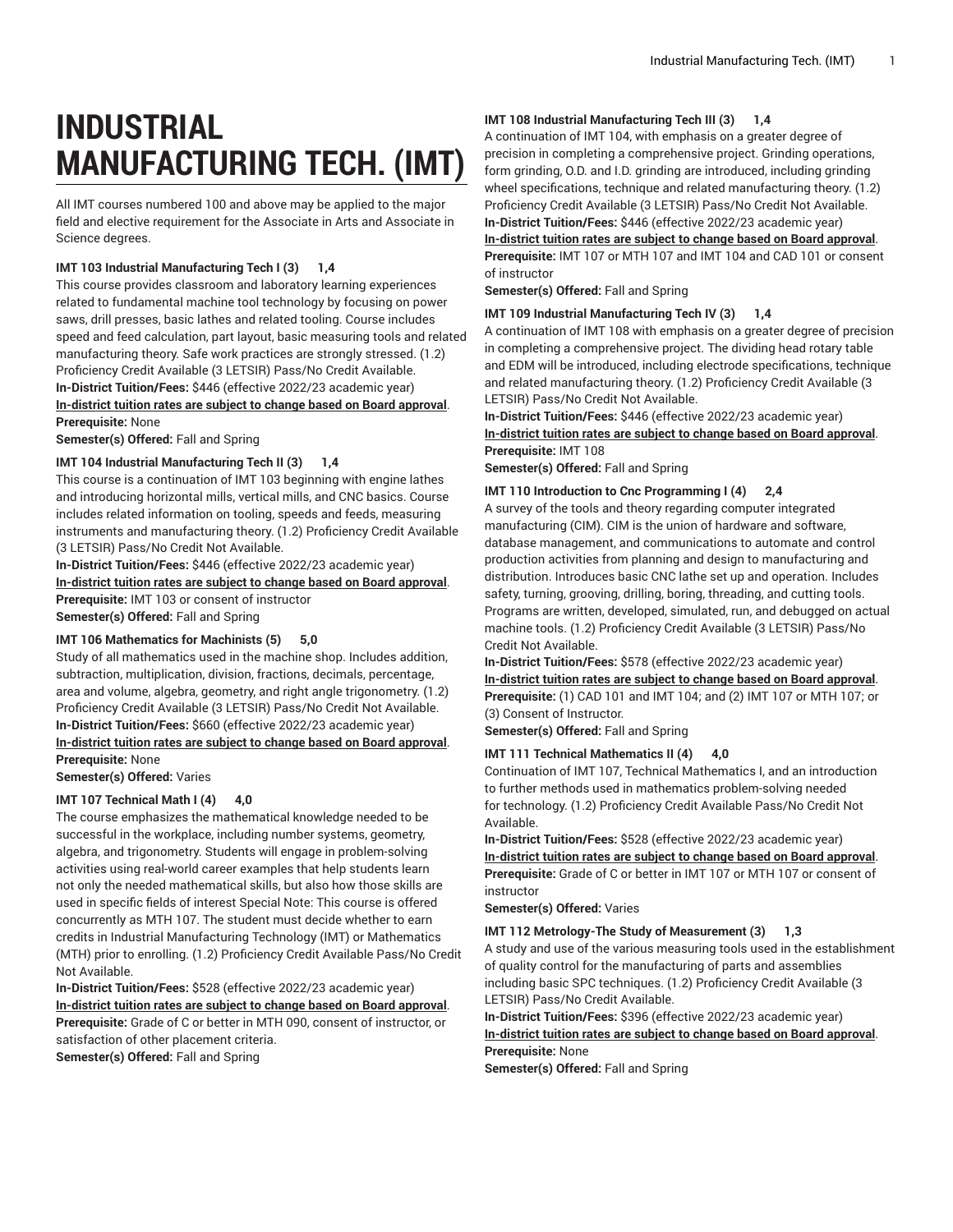# **IMT 119 Fabrication of Machine Parts (3) 0,6**

The student will apply theory learned in lecture/discussion including selection of material and proper machine procedure to complete the project with the necessary tolerances and finishes. Improvements in areas of individual machining weakness will be stressed. (1.2) Proficiency Credit Available Pass/No Credit Not Available.

**In-District Tuition/Fees:** \$446 (effective 2022/23 academic year) **[In-district](https://elgin.edu/pay-for-college/tuition-fees/) tuition rates are subject to change based on Board approval**. **Prerequisite:** IMT 109 or consent of instructor **Semester(s) Offered:** Varies

# **IMT 203 Manufacturing Process & Design Tech (3) 3,0**

A survey of manufacturing methods and materials employed in a variety of industrial processes. The student will understand the various methods of product fabrication and the manufacturing processes for sustainable, sound economic decision making in manufacturing and product design. Other topics include the interrelationship among materials, their selection for use in product design and processes, and conversion of these materials into finished components. (1.2) Proficiency Credit Available (3 LETSIRC) Pass/No Credit Not Available.

**In-District Tuition/Fees:** \$396 (effective 2022/23 academic year) **[In-district](https://elgin.edu/pay-for-college/tuition-fees/) tuition rates are subject to change based on Board approval**. **Prerequisite:** IMT 107 or MTH 107

**Semester(s) Offered:** Varies

# **IMT 204 Industrial Manufacturing Tech V (5) 0,10**

The laboratory portion of IMT 203. The student will select a project from a group of assembled projects (6 parts or more) to be completed. (1.2) Proficiency Credit Not Available Pass/No Credit Not Available. **In-District Tuition/Fees:** \$715 (effective 2022/23 academic year)

**[In-district](https://elgin.edu/pay-for-college/tuition-fees/) tuition rates are subject to change based on Board approval**.

**Prerequisite:** IMT 203 or concurrent enrollment in IMT 203 or consent of instructor

# **Semester(s) Offered:** Varies

# **IMT 208 Basic Die Theory (4) 2,4**

The study of the design and fabrication of stamping and forming dies used in the metal stamping industry. Included in the course will be the knowledge of metals used for specific stamping operations. The student will be required to design several progressive stamping dies throughout the course. (1.2) Proficiency Credit Available Pass/No Credit Not Available.

**In-District Tuition/Fees:** \$583 (effective 2022/23 academic year) **[In-district](https://elgin.edu/pay-for-college/tuition-fees/) tuition rates are subject to change based on Board approval**. **Prerequisite:** IMT 108 or consent of instructor **Semester(s) Offered:** Varies

# **IMT 209 Basic Mold Theory (4) 2,4**

The study of design and fabrication of plastic, die cast, and rubber molds for production of finished products. Included are units of instruction in the flow characteristics of thermoset thermoplastics and die cast materials and their properties. (1.2) Proficiency Credit Available Pass/No Credit Not Available.

**In-District Tuition/Fees:** \$583 (effective 2022/23 academic year) **[In-district](https://elgin.edu/pay-for-college/tuition-fees/) tuition rates are subject to change based on Board approval**. **Prerequisite:** IMT 108

**Semester(s) Offered:** Varies

# **IMT 212 Metallurgy-The Study of Steel (2) 2,0**

Basic introduction to ferrous and nonferrous materials and alloys and their molecular activity during processing from raw material to finished product. The composition and changes of the metal are analyzed under laboratory testing to heat treatment, destructive and nondestructive testing, and various fabrication processes. (1.2) Proficiency Credit Available (3 LETSIR) Pass/No Credit Not Available.

**In-District Tuition/Fees:** \$274 (effective 2022/23 academic year) **[In-district](https://elgin.edu/pay-for-college/tuition-fees/) tuition rates are subject to change based on Board approval**. **Prerequisite:** None

**Semester(s) Offered:** Fall and Spring

# **IMT 214 Jig & Fixture Theory (2) 2,0**

The course will cover parameters involved in controlling the design of either a jig or fixture for a specific piece part and the type of construction dictated by the number and design of that piece part. Included in the course will be the relationship of jigs and fixtures to stampings, castings, and machine parts. (1.2) Proficiency Credit Available (3 LETSIR) Pass/No Credit Not Available.

**In-District Tuition/Fees:** \$264 (effective 2022/23 academic year) **[In-district](https://elgin.edu/pay-for-college/tuition-fees/) tuition rates are subject to change based on Board approval**. **Prerequisite:** IMT 104 **Semester(s) Offered:** Varies

# **IMT 215 Special Projects in Indust Manuf (1-4) 0,2**

(0, 2-8) This course allows an advanced student to study or complete, in depth, a related subject or project in conjunction with machine tool processing. Course is repeatable to four credits. (1.2) Proficiency Credit Available Pass/No Credit Not Available.

**In-District Tuition/Fees:** \$528 (effective 2022/23 academic year) **[In-district](https://elgin.edu/pay-for-college/tuition-fees/) tuition rates are subject to change based on Board approval**. **Prerequisite:** Consent of instructor **Semester(s) Offered:** Varies

# **IMT 220 Introduction to CNC Programming II (4) 2,4**

This course is an introduction to CNC programming. The use of M & G code programming to produce CNC programs for machined parts will be taught. Specific areas of programming including linear and circular interpolation, canned cycles, drilling, reaming, tapping, boring, face milling, end milling and the use of sub programs will be covered. Setup and operation of CNC milling machine controls will be covered and used to proof run programs. (1.2) Proficiency Credit Available Pass/No Credit Not Available.

**In-District Tuition/Fees:** \$583 (effective 2022/23 academic year) **[In-district](https://elgin.edu/pay-for-college/tuition-fees/) tuition rates are subject to change based on Board approval**. **Prerequisite:** IMT 110 or concurrent enrollment in IMT 110 or consent of instructor

**Semester(s) Offered:** Fall and Spring

# **IMT 221 Introduction to CNC Toolpath (4) 2,4**

The student will bring together his/her knowledge of geometry generation using CAD and conventional CNC program generation to learn computer generated toolpathing. The student will generate geometry, initiate computer toolpaths and output executable CNC programs using CAD/ MasterCam toolpathing software on personal computers. Additionally post processor generation will be discussed. (1.2) Proficiency Credit Available Pass/No Credit Not Available.

**In-District Tuition/Fees:** \$583 (effective 2022/23 academic year) **[In-district](https://elgin.edu/pay-for-college/tuition-fees/) tuition rates are subject to change based on Board approval**. **Prerequisite:** IMT 110 and IMT 220 or concurrent enrollment in IMT 220 or consent of instructor

**Semester(s) Offered:** Fall and Spring